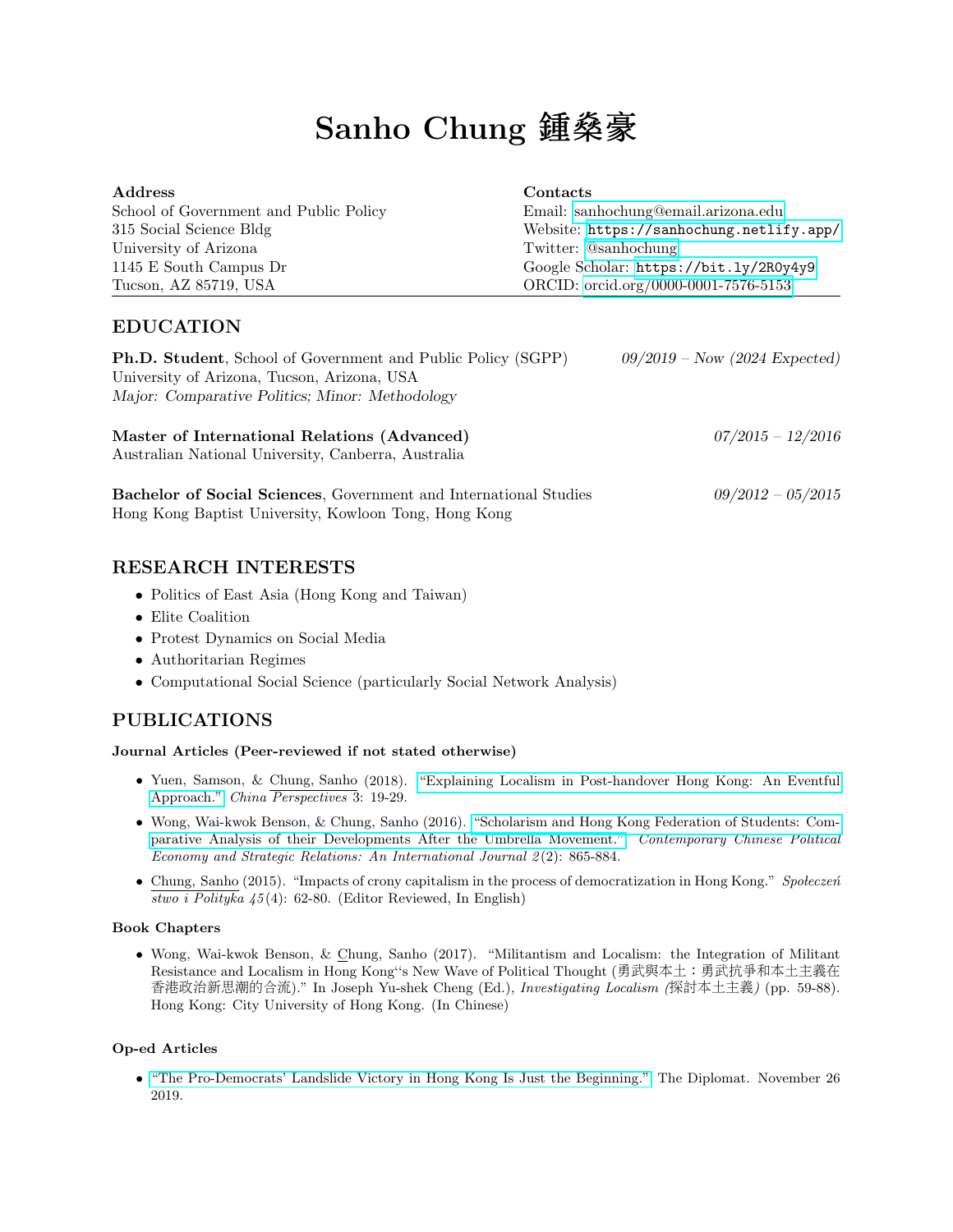## WORK IN PROGRESS

- "'Because Hongkongers Should Support Hong Kong': Entanglement of National Identity, Political Ideology and Football Fandom in Hong Kong" (Under Review)
- "Conditioning Protester Homophily on Social Media: Why Protesters' Outreach Tendency Emerges Online? (Twitter dynamics in the Anti-ELAB Movement as a case study)" (Manuscript Amendment)
- "Mapping Elite network in Hong Kong." (Data Collection)

## RESEARCH AND TEACHING EXPERIENCE

#### Guest Lecture

• PA470 Public Organization Management, University of Arizona, "Politics and political engagement in Hong Kong", FA 2020.

#### Teaching Assistant

SGPP, University of Arizona

| • POL201 American National Government, with Prof. Barbara Norrander                     | FA 2021         |  |  |  |
|-----------------------------------------------------------------------------------------|-----------------|--|--|--|
| • POL203 Political Ideas, with Prof. Suzanne Dovi                                       | SP 2021         |  |  |  |
| • POL204 Comparative Politics in the Age of Globalization, with Prof. Paulette Kurzer   | FA 2020         |  |  |  |
| • POL206 Introduction to Public Policy and Administration, with Prof. Elizabeth Baldwin | SP 2020         |  |  |  |
| Research Assistant                                                                      |                 |  |  |  |
| • with Prof. Adam Douglas Henry, University of Arizona                                  | FA 2019         |  |  |  |
| • with Prof. Kerry John Kennedy, Education University of Hong Kong                      | 09/2018-05/2019 |  |  |  |
| • with Prof. Dixon Ming SING, Hong Kong University of Science and Technology            | 07/2017-07/2018 |  |  |  |

• with Dr Samson Yuen, Open University of Hong Kong 02-08/2017

## CONFERENCES, TALKS & PRESENTATIONS

#### Conferences

• PolNet: 2021

#### Talks & Presentations

2021

• Resistance and Contention: Identities, Connections and Power - "Hong Kong Beyond Hong Kong" Symposium, York University (Discussant)

## HONORS & AWARDS

| • Travel Grant, GPSC, University of Arizona $(\$1000)$                       | 2021                             |
|------------------------------------------------------------------------------|----------------------------------|
| • Pre-doctoral Research Grant, SBSRI, University of Arizona (\$500)          | 2021                             |
| • Summer Research Fellowship, SGPP, University of Arizona (\$2,800, \$4,000) | 2019, 2020                       |
| • Graduate Assistantship, SGPP, University of Arizona                        | FA 2019-Now                      |
| • Dean's List, Hong Kong Baptist University                                  | FA 2012-SP 2013, SP 2014-SP 2015 |

## SERVICES

| • Recruitment Coordinator, SGPP Graduate Student Association, University of Arizona                       | 2020-2021 |
|-----------------------------------------------------------------------------------------------------------|-----------|
| • Student Helper, European Documentation Centre, Hong Kong Baptist University                             | 2014-2015 |
| • Member, Social Science Faculty Board, Hong Kong Baptist University                                      | 2013-2014 |
| • Member, Shaw Catering Service Committee, Hong Kong Baptist University,                                  | 2013-2014 |
| • Member, Faculty Learning and Teaching Policy Advisory Committee, Hong Kong Baptist University 2013-2014 |           |

• President, Government and International Studies Society, Hong Kong Baptist University 2013-2014